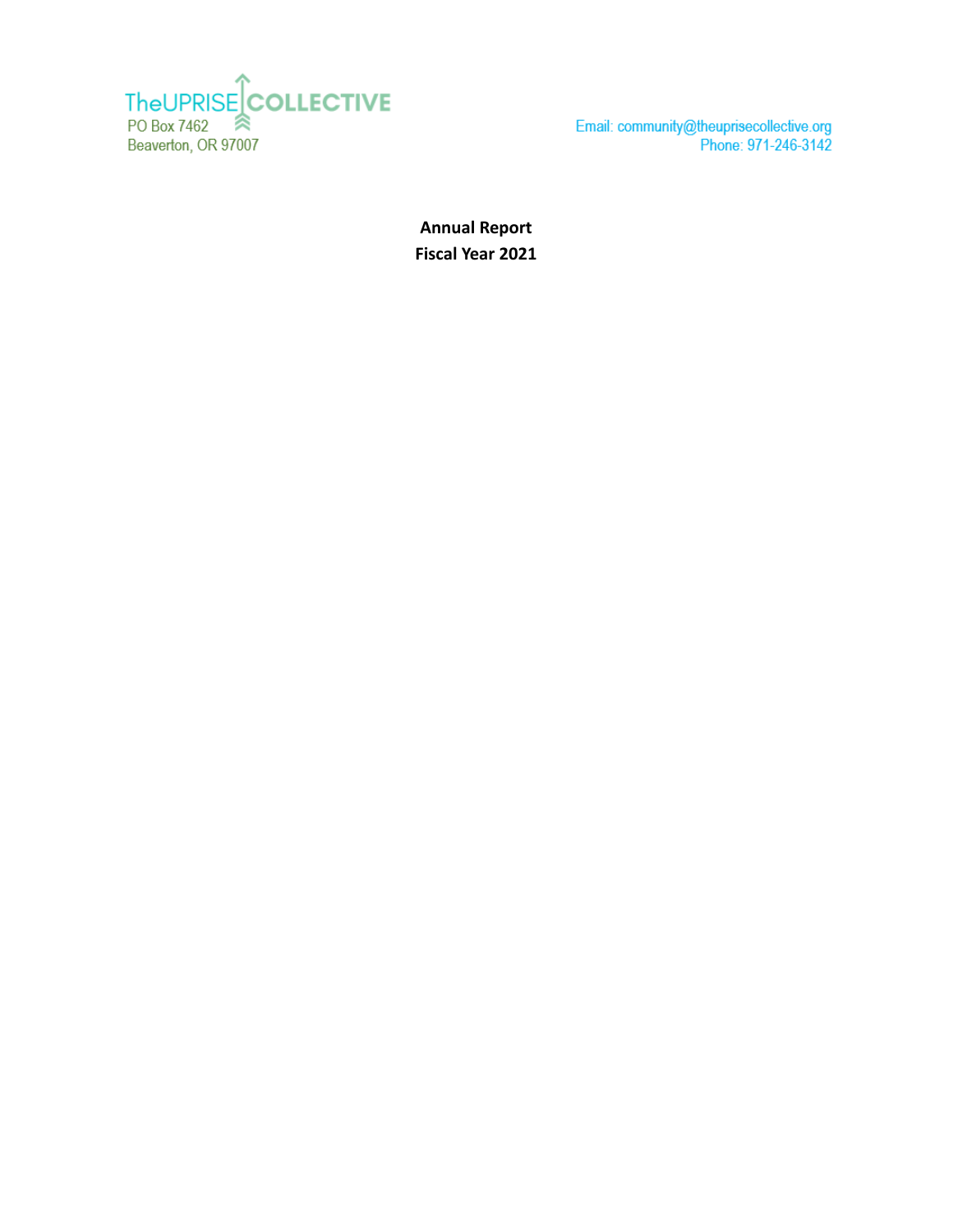

Email: community@theuprisecollective.org Phone: 971-246-3142

**Contents**

[A Message from UPRISE](#page-2-0)

[About UPRISE](#page-2-1)

[FY 2021 Programming](#page-4-0)

*[Organizational Learning](#page-4-1)*

*[Reawakening and Reimagining](#page-8-0)* [Nothing About Us Without Us: Civic Engagement Series](#page-8-1) [Community Conversations Series](#page-8-2) [The Selah Series](#page-8-3) [Disability Justice Collaborative](#page-10-0) [Know Your Rights](#page-9-0) [UPRISE Book Club](#page-9-1)

*[Feed Our People](#page-9-2)* [Covid Care Kits](#page-9-3) [Meals for Organizers](#page-10-1)

*[YouthRise](#page-10-2)*

**[KidsRise](#page-10-3)** [Claim the Sky](#page-10-4)

[FY2021 Staffing Report](#page-11-0)

[FY2021 Membership Report](#page-11-1)

[FY2021 Board Report](#page-12-0)

[FY2021 Financial Report](#page-13-0)

[Strategic Plan: FY2022-2024](#page-14-0)

[Thank You](#page-15-0)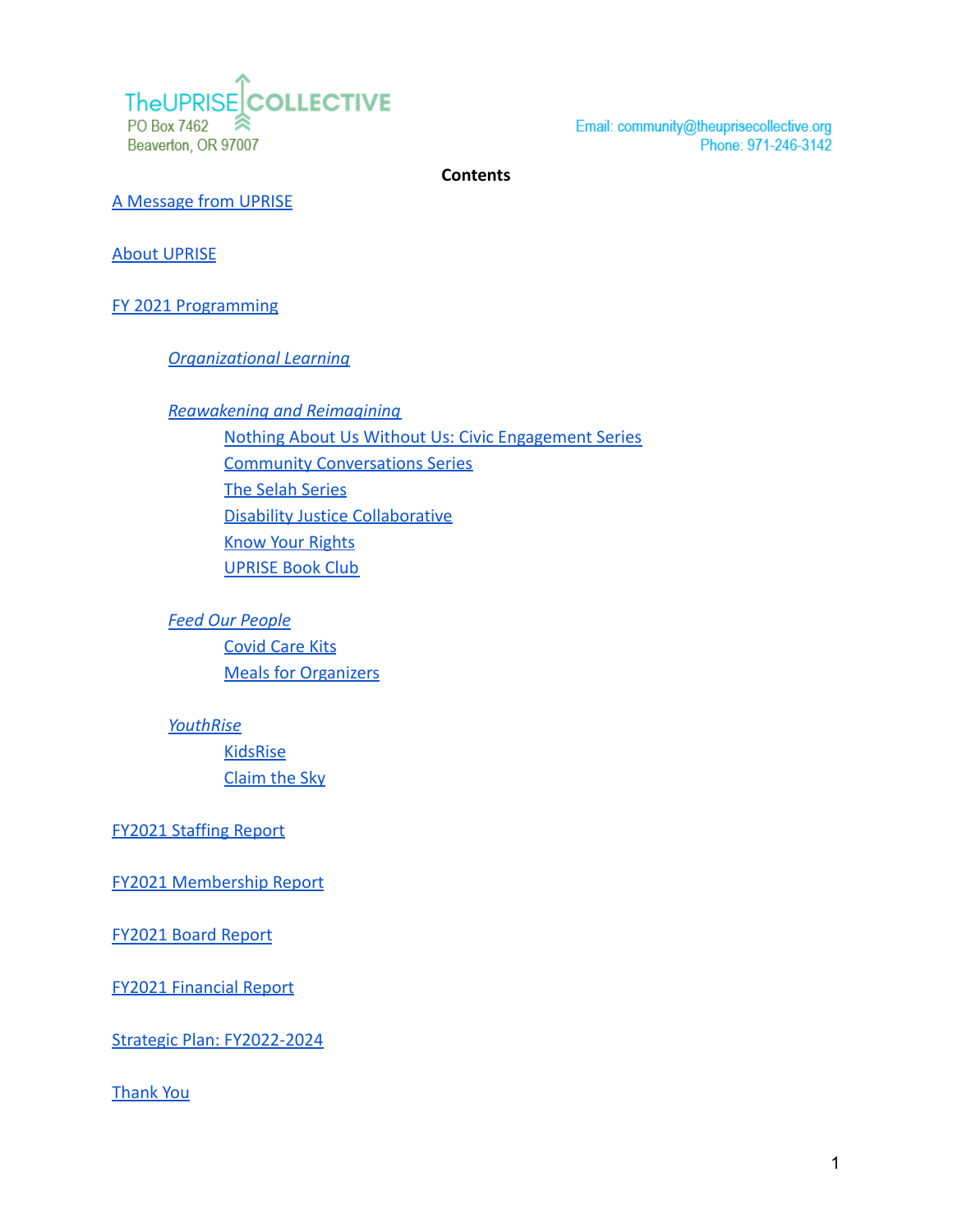

#### **A Message from UPRISE**

<span id="page-2-0"></span>Greetings UPRISE Community,

Fiscal Year (FY) 2021, which ran from August 1, 2020 to July 30, 2021, was a banner year for UPRISE. We were founded just a few years ago in 2018, and community response to our work, and our praxis around the work, has been both humbling and gratifying. While during our first few years, we focused on building our foundation, FY2021 was the first year that we were able to really expand our vision and our capacity.

Included in this report will be a brief summary of our programming, staffing changes, budget, and other key highlights of our Fiscal Year, including our vision and upcoming work for subsequent fiscal years. The UPRISE Collective is a Member-Based 501c3 Non-Profit organization, and so we believe deeply in transparency as an organization and in a community centered approach. We welcome feedback, questions, and suggestions for future programming.

We thank you, UPRISE community, for believing in us when we were small, and for sticking with us as we've begun to grow. We commit to continuing to embrace liberatory practices, both inside and outside of our organization, from both within and outside of the systems and institutions that impact our lives. Let's continue to do this work together.

In Community and Solidarity, The UPRISE Team Email: [community@theuprisecollective.org](mailto:community@theuprisecollective.org) Phone: 971-246-3142

#### **About UPRISE**

#### <span id="page-2-1"></span>Mission

Opening spaces and providing support for people with targeted identities to engage in social uplift within our own communities.

#### Vision

People from targeted communities are the experts in our own lives. Our vision is that we are able to manifest our needs in the ways we see fit, staying grounded in our ancestral wisdom.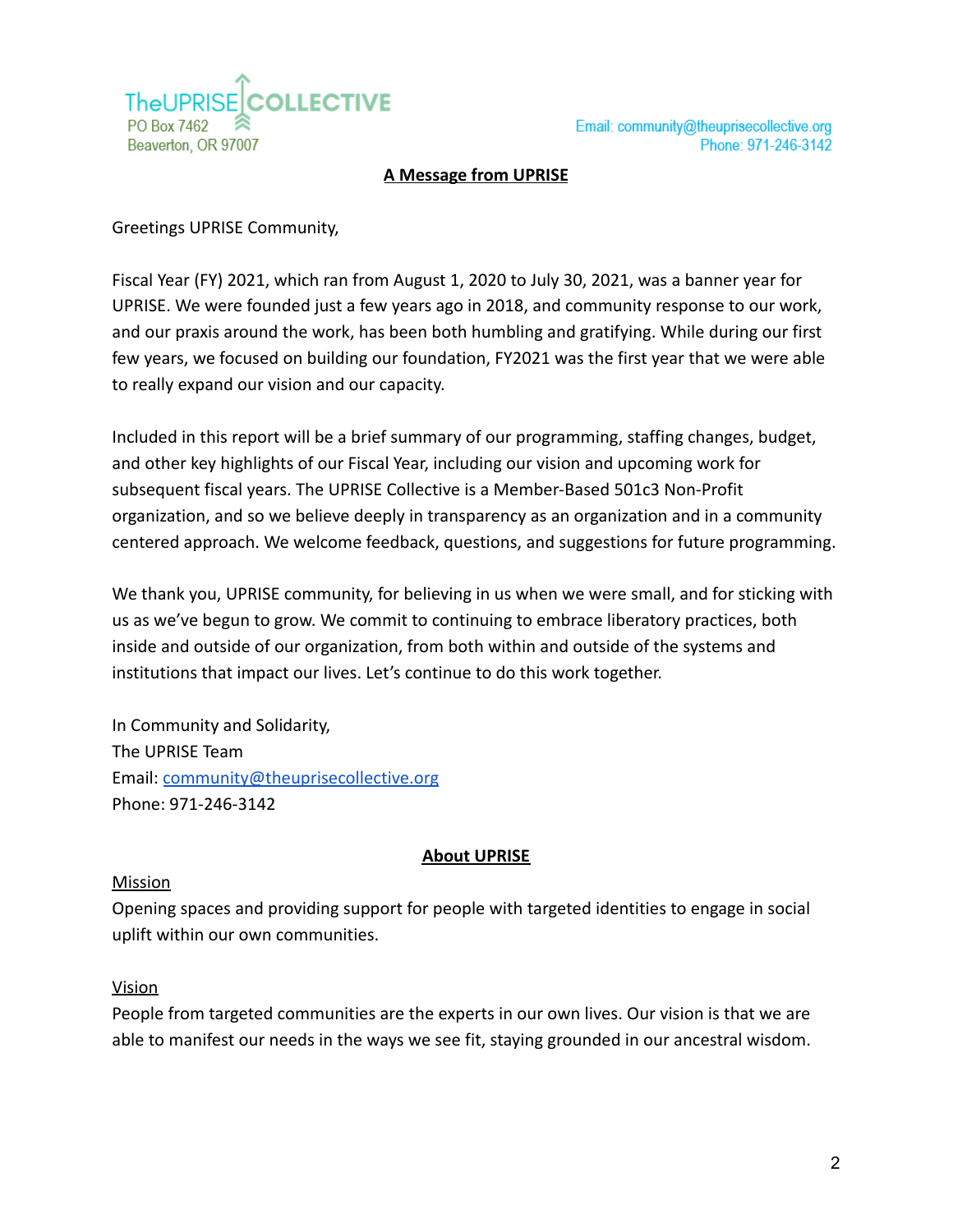

#### Guiding Principles

- We believe in communal decision making and that leadership should come from within the community.
- We believe folx from targeted communities are capable and typically take on the emotional and mental labor of their communities and deserve credit for the work they do.
- We believe intersectionality is a thing, because it is.
- We believe our coping/survival skills are the gifts we bring to our communities and that our vision can extend beyond just our ability to cope.
- We believe we can do better and we deserve better.
- We believe empowerment isn't a thing, because it's not. Power comes from each person and within the community. When we realize our power, reclaiming it becomes essential.
- We believe this world is unable to survive without us. The US like so many other white supremacist spaces was built on stolen land with stolen labor and so we demand the status quo be recentered.
- We strive to decolonize our mentality, education, government, and ways of being in the world.
- We recognize that ideas, models, and ways of existing are not ours. They come from a long legacy of resistance lead by queer womxn of color who do the work without the credit.

#### Model

The UPRISE Collective is a 501c3 NonProfit operating within the following organizational areas:

- **● Organizational Learning:** Working with organizations to support their growth helps UPRISE to fund its free community programming.
	- Organizational and educational equity training
	- Consultation on equity plans, statements, and lenses
	- Policy and curriculum review
	- Assessment and data analysis
- **● Community Programming:** UPRISE hosts several event series throughout the year.
	- Nothing About Us Without Us: Civic Engagement Series
	- Community Conversations: Building Capacity Across Identities
	- The Selah Series: Creation Stories, Healing Stories, and Resistance Stories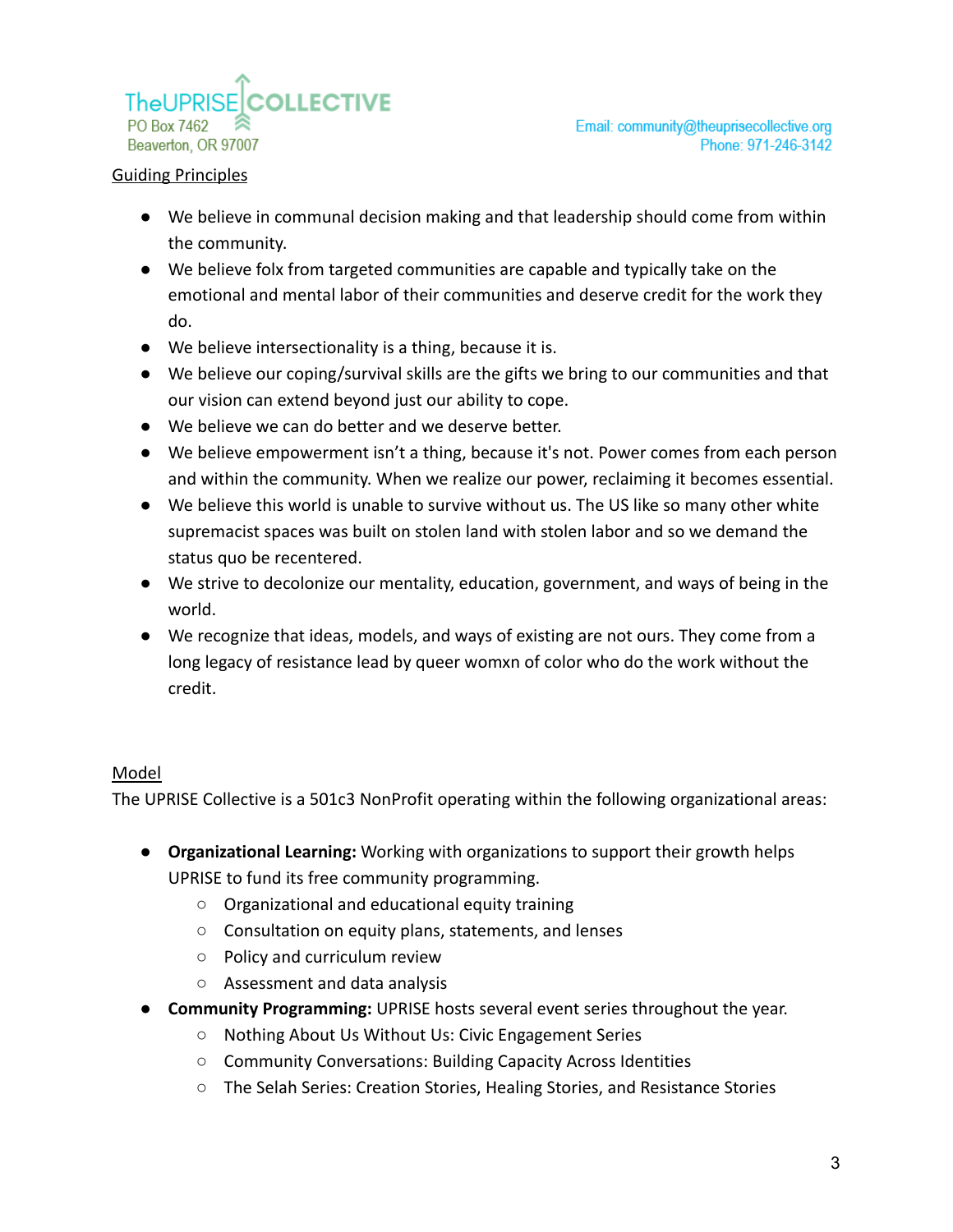**TheUPRISE** PO Box 7462 Beaverton, OR 97007

Email: community@theuprisecollective.org Phone: 971-246-3142

○ UPRISE Book Club

**COLLECTIVE** 

- **● Disability Justice Collaborative:** A collective of and for sick and disabled folks, centered in the Portland area but largely virtual.
	- Mutual Aid Network
	- As We Are: Biennial Disability Justice Conference
- **● Feed Our People**
	- Covid Care Kits: Supporting womxn and their families impacted by covid.
	- Meals for Organizers: Paying to feed the people doing social change work.
- **● YouthRise**
	- Covid Care Kits: Supporting womxn and their families impacted by covid.
	- Meals for Organizers: Paying to feed the people doing social change work.

#### Equity Statement

We honor our Indigenous siblings who made their stand on the hallowed ground at Wounded Knee. We honor our stolen African siblings, who found ways to keep their children fed while teaching them to look the world in the eye. We honor our Latinx siblings who marched in the Plaza de Mayo for the disappeared, willing the world to see. We honor our Asian siblings, who wield leaf blowers against the smoke in our eyes. We honor the brick-throwers, the crawlers up the capitol steps, and the reclaimers of the languages we knew before we grew thorns on our tongues. We honor your stories, your songs, and your survivance. We commit to working toward creating a world that is grounded in the wisdom you've imparted to us. We honor your joy, your strength, your resilience, and your vision, and move forward knowing that your gifts live within us all. Your resistance has provided us with a roadmap to liberation. We are still here. And we rise.

#### **FY2021 Programming**

<span id="page-4-0"></span>This year, UPRISE, like many organizations, transitioned to a fully online format. We adopted a Zoom platform and worked to utilize all that technology had to offer so that we could maintain the sense of community and coalition building that is so unique to UPRISE's work. In addition, the added benefit of an online platform is that we can reach a wider community.

#### <span id="page-4-1"></span>Organizational Learning

Our Organizational Learning Programming supports the idea that social uplift work happens both within and outside of systems. We work with organizations, community groups, coalitions, and other entities to support them in advancing liberatory practices within their work. Many of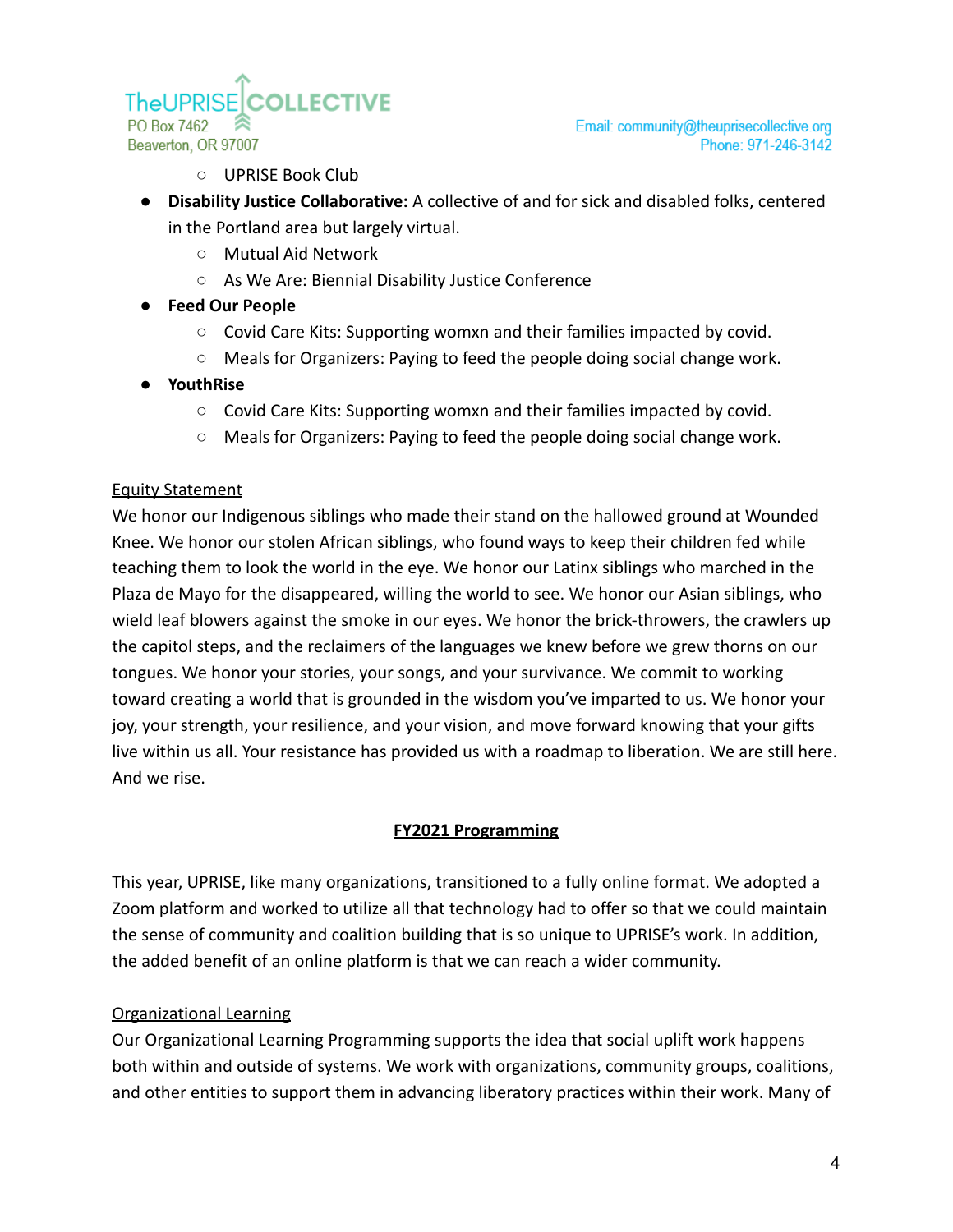# **TheUPRISECOLLECTIVE** PO Box 7462 Beaverton, OR 97007

the groups that we work with compensate us for this labor (based on the budgets they have available), and Organizational Learning dollars constitute an important source of funding for UPRISE, while staying true to our mission.

UPRISE had a banner year with respect to our Organizational Learning work. We forged multiple new partnerships and our team supported organizations, community groups, and coalitions across the spectrum to advance liberatory practices within their work. Below is a summary of groups that partnered with UPRISE to support their learning.

*BIPOC Community Advocates:* This was not an organization but rather a community group, in conjunction with the YWCA, for which we provided our Decolonizing Self Care training, reimagining the way we conceptualize "care" within organizations.

*Call to Safety:* Call to Safety provides services to survivors of domestic and sexual violence. We began by assessing the organization, by providing 18 one-on-one interviews of staff as well as an interview with the past and current Executive Directors. We also conducted focus groups for on-call and BIPOC staff, a policy review, and meaning making sessions. Our training with this group included a Board training, a findings presentation, and a Co-Conspirators' Circle and Interrupting White Saviorism training for white staff. FY2022 will include a Decolonizing Care conversation with BIPOC staff and a culminating all-staff Healing Circle.

*Campus Compact:* Campus Compact is a coalition of colleges and universities that supports civic engagement, community development, and the advancement of equity on campuses. We worked with this organization twice: We did a two-day workshop in caucus spaces, with the white staff and volunteers taking a training on Interrupting White Saviorism and the BIPOC participants engaging in Decolonizing Care. The second workshop happened all together, and focused on Interrupting the Norms of Professionalism.

*Clackamas Early Learning Hub:* This was this year's foray into the world of early childhood. We did a two-part training with their Governance Council focused on advancing liberation with respect to early childhood curriculum, pedagogy, and policy, and did a separate training just for staff. We shared our favorite children's books and songs, and gave insight into indigenizing early learning.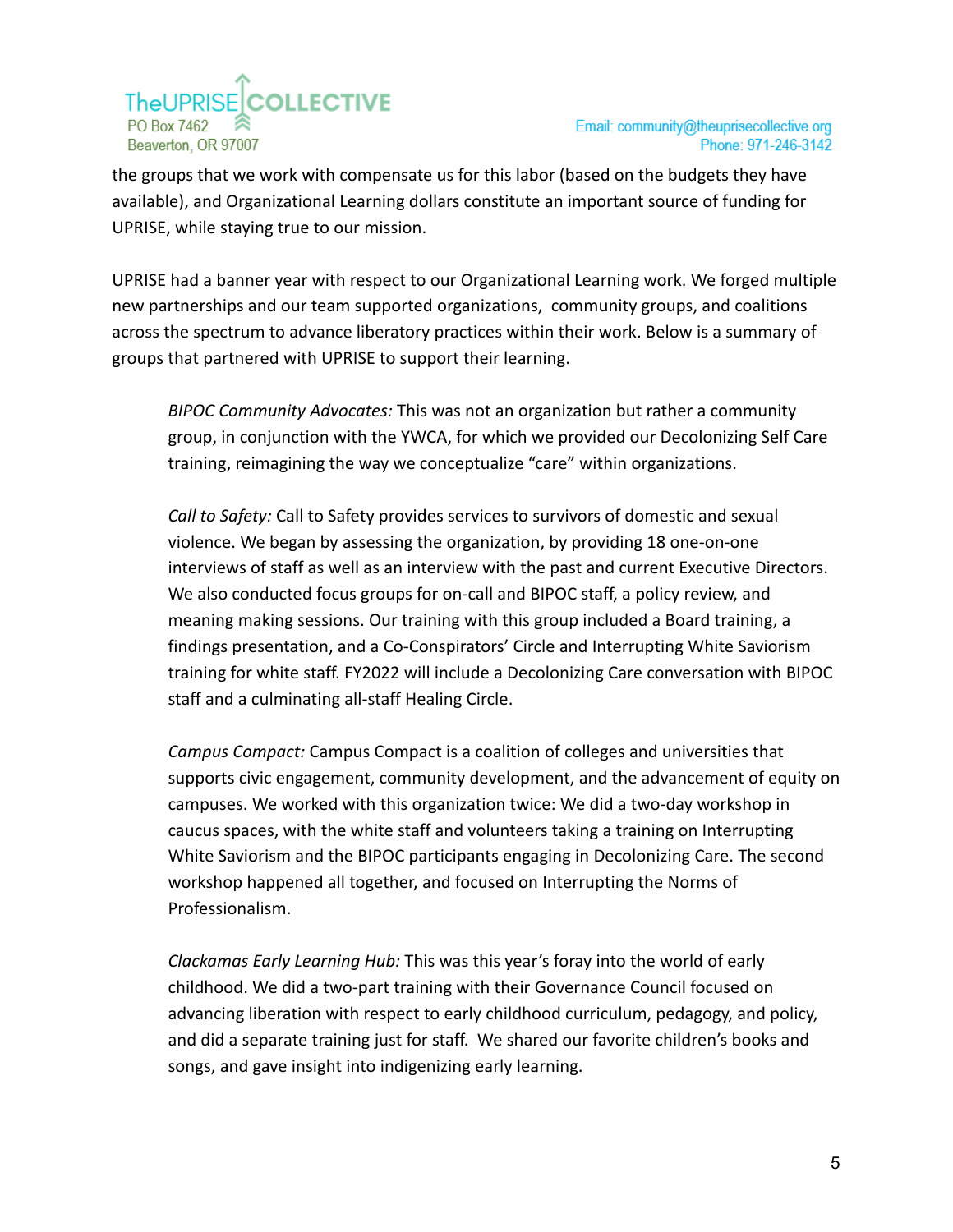# **COLLECTIVE TheUPRISE** PO Box 7462 Beaverton, OR 97007

*Creating Conscious Communities with People Outside (C3PO):* This group supports three outdoor communities for people living outside. We worked with both staff and villagers on Cross-Cultural Conflict Resolution. We spent two days talking about how we feel conflict in our bodies, how our culture and identities impact how we show up in conflict, and how we maintain cultural humility to solve issues communally.

*GEAR UP:* Gaining Early Awareness and Readiness for Undergraduate Programs (GEAR UP) supports college readiness for low-income students. We worked with this organization to plan and facilitate a two day retreat focused on reimagining self-care, refocusing ourselves in our work, equity, liberation, and embracing multiple ways of knowing, with a mini-workshop on indigenizing decision making. GEAR UP will be a long term relationship, as they will be bringing us back in FY2022 for more work together.

*My Future My Choice:* This organization supports comprehensive sex education. Our work with My Future My Choice was varied and fun, and continued into FY2022. We worked with the Teen Advisory Board (TAB), their mentors, and a group of teachers tasked with delivering curriculum, providing equity training, and in the case of the TAB group, supporting them to develop a tip sheet for teachers based on data they had collected from their peers throughout the school year. We also reviewed the sex ed curriculum for 8th grade, providing feedback on how the curriculum's lessons, language, and praxis might better encompass the myriad identities of the student body. In FY 2022, we'll be partnering with this organization again to review their 6th grade curriculum.

*Oregon Alliance to Prevent Suicide:* The Alliance is a group of practitioners, providers, youth, and families who advise entities like the Oregon Health Authority (OHA). We worked with the Alliance throughout the 2021 calendar year, which began with a series of SCOT (Strengths, Challenges, Opportunities, Threats) evaluations and focus groups to determine growth edges for the organization. We also supported leadership in engaging in resource mapping to gauge their reach as well as opportunities for new relationships. We engaged in an All-Alliance Equity & Liberation training, and supported the formation of an Equity Committee. We finish our work with this group in FY2022 with Content Specific Trainings and continued engagement with the newly formed equity team.

*OHA/CSAC*: Within the larger OHA network, we worked specifically with the Child and Family Behavioral Health Team (CFBH), and their advising body, Children's System Advisory Council (CSAC), which includes representatives from Youth & Young Adult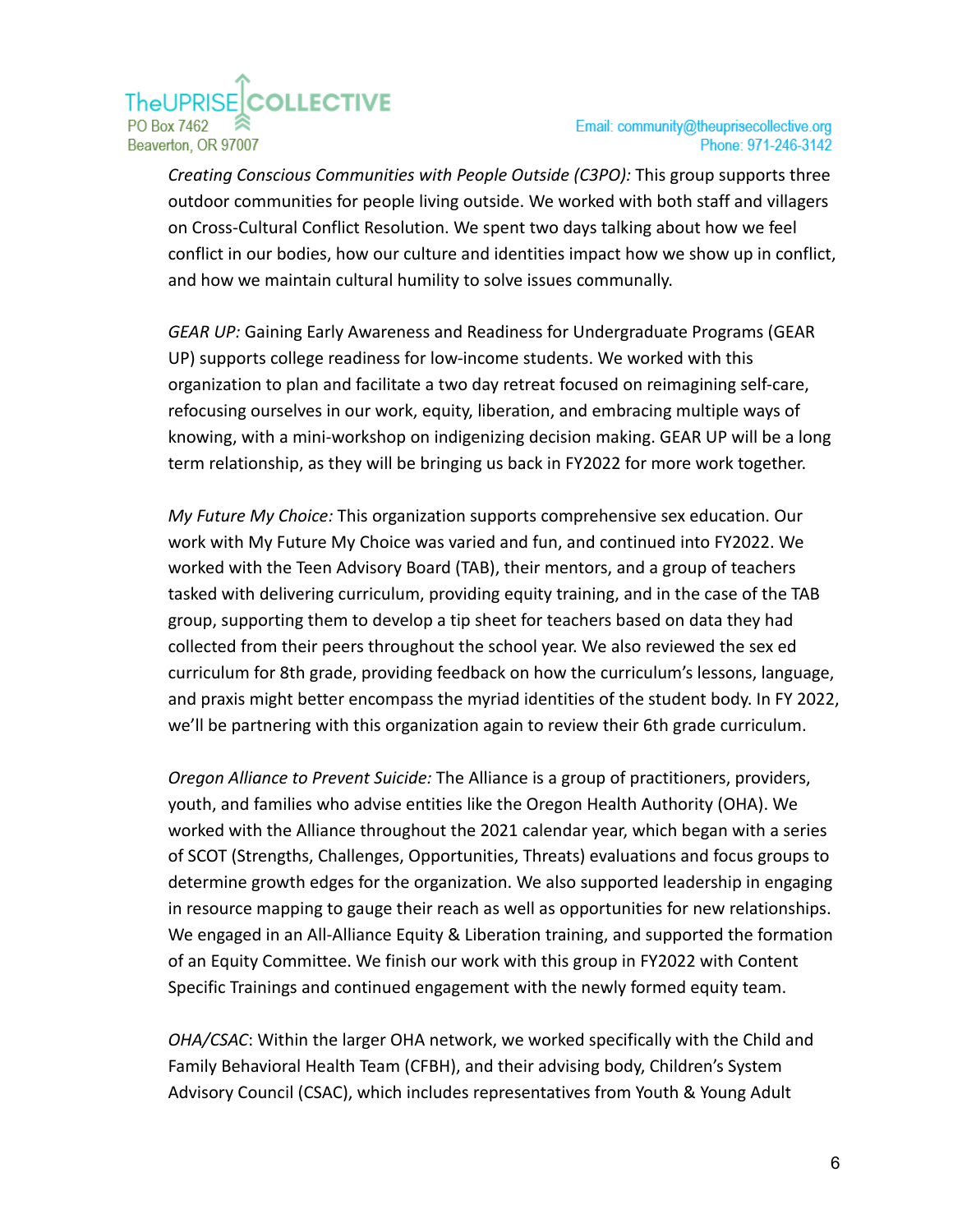## **COLLECTIVE TheUPRISE** PO Box 7462 Beaverton, OR 97007

Email: community@theuprisecollective.org Phone: 971-246-3142

Engagement Advisory (YYEA). Much of our work with CFBH, colloquially called Kids Team, focused on their 5 Year Vision paper. We began with two all-day trainings in Spring and Summer, and then in Fall we supported the development of a work plan to begin to drill down on the 5 Year vision. With CSAC, we began with base equity trainings, worked specifically with the youth in mini-workshops focused on History of Youth Movements and Leveraging Our Power, and facilitated several conversations regarding how CSAC as an advising body would support the work plan and 5 Year Plan.

*Oregon Pediatric Society:* This group had a particular training that they submitted to UPRISE for review on Adverse Childhood Experiences (ACEs) and Trauma Informed Care, normed for healthcare providers.

*Portland State University Queer Resource Center:* For the PSU QRC, our focus was internal: decision making models, power dynamics, and maintaining praxis while working within the larger university system. We began with one-on-one interviews, and then had all-staff conversations regarding Power Dynamics and Decision Making, and Actualizing of Living Our Values.

*Neighborhood Partnerships:* This organization, among other things, engages in Economic Justice and Housing Justice work. UPRISE will be working mainly in FY2022 to support this organization with their Strategic Planning process. We note this here in this report because initial conversations with this organization began in February of 2021, and UPRISE attended several conversations, including at least one NP Board Meeting, in FY2021 in order to prepare for this work.

*REACH CDC:* REACH is engaged in community development in the area of affordable housing. Our work together was in the form of strategic planning for their Board. We began our work with Board committee interviews and a SCOT Assessment to support our assessment, and a series of equity trainings to foster learning and build shared language. We then worked on Visioning together, which brought us to Operationalizing Our Vision.

*Yamhill CCO:* This is a community care organization that covers health plan members in Yamhill County and parts of Washington and Polk Counties. We began our work with YCCO at the end of 2020 with a staff survey and subsequent meaning making session in racial caucus spaces. We also engaged in a SCOT Assessment. Work was cut short with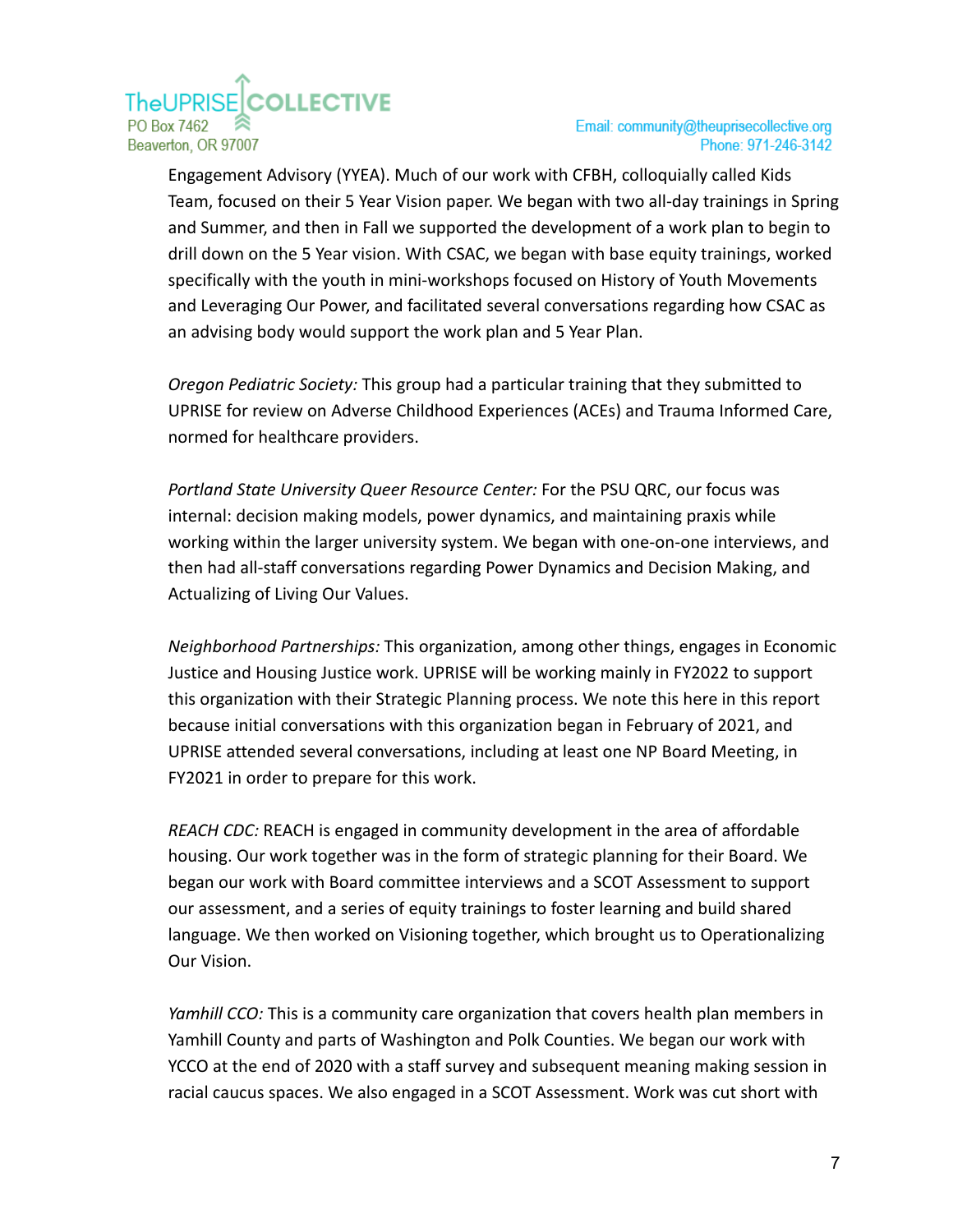# **TheUPRISECOLLECTIVE** PO Box 7462 Beaverton, OR 97007

this particular group due to some ideological differences -- the group was reluctant to engage in race- or power-based caucusing, and objected to the language in our Land Acknowledgement. The bulk of our work was with the organization's Equity Committee, building their capacity for future work. Our final report, which reflected our findings, may shore up their efforts.

## <span id="page-8-0"></span>Reawakening Our Past and Reimagining the Now

Our Reawakening & Reimagining programming has come from the minds and hearts of our community members, and is developed to challenge privileged social change models, instead centering the wisdom and stories of targeted communities. We prioritize BIPOC and QT/BIPOC, as well as community members with other intersecting targeted identities, from conception to completion of each program.

<span id="page-8-1"></span>*Nothing About Us Without Us: Civic Engagement Series:* So many of us do not have access to understand, interrupt, or influence the systems that govern our lives. We have explored topics inside and outside the system, including how to write a ballot measure, voting rights, the census, and historic and current community organizing tactics. This year's theme for civic engagement was From Margin to Center. We focused on three areas: Housing, Immigration, and Incarceration. We send gratitude to our community partners, the Oregon DACA Coalition, and Critical Resistance Portland, for their collaboration during the Immigration and Incarceration events, respectively. Each organization shared their knowledge, their work, and ways that community members can plug into the movement.

<span id="page-8-2"></span>*Community Conversations Series:* a space for conversations about challenges within and across communities. Topics come directly from community members. Past event topics have included unpacking the language we use to talk about violence and nonviolence, the role of multiracial community members in racial justice work, and intergenerational activism. For FY2021 (late summer, 2020), unfortunately, Community Conversations was cancelled due to COVID. The series will return in FY2022, in September of 2021.

## <span id="page-8-3"></span>*The Selah Series:*

Selah is a BIPOC and QT/BIPOC storytelling space. Each night brings with it a different focus: Stories of Creation, Stories of Healing, and Stories of Resistance, with community building and healing activities between storytellers. Our culminating event is Outliving Thanksgiving, the Story of Thankstaking, which includes performances from BIPOC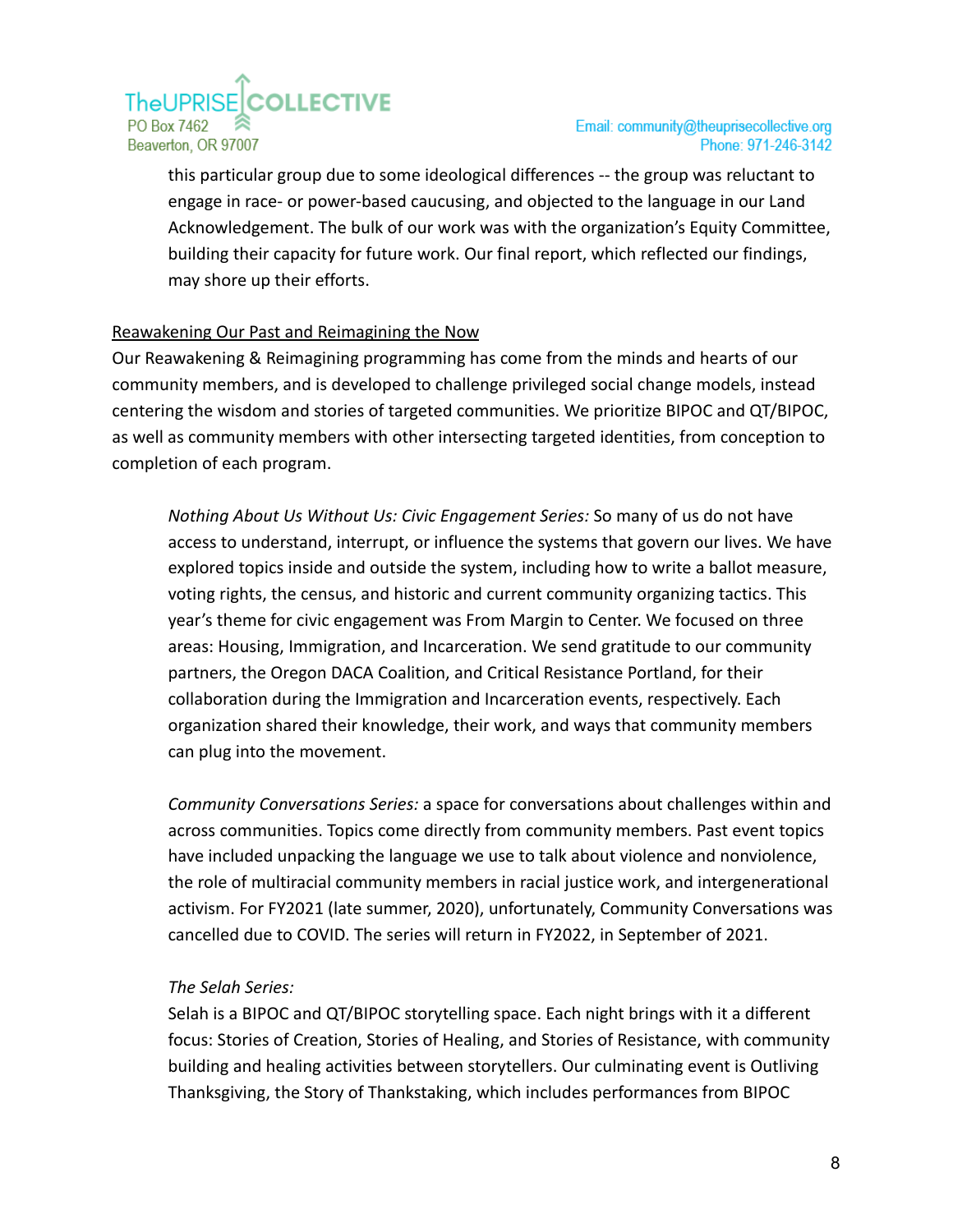# **TheUPRISECOLLECTIVE** PO Box 7462 Beaverton, OR 97007

artists and a shared meal. Selah was virtual this year and had its highest attendance ever, with engagements as far away as Florida. We continued our practice of giving our storytellers honoraria for sharing their knowledge with us, and community members who joined us for Outliving Thanksgiving were offered gift cards to order themselves food (using our provided list of BIPOC vendors).

<span id="page-9-0"></span>*Know Your Rights:* In addition to regular programming, UPRISE hosted a Know Your Rights presentation in partnership with the Portland Chapter of the National Lawyer's Guild, to support direct action during the protests following the murder of George Floyd. Participants learned what to do and not to do when confronted by police, and resources to seek legal (and other) support if/when needed. Participants were able to answer questions, including the ins and outs of a "de-arrest" according to the attorney who joined us for the event.

<span id="page-9-1"></span>*Book Club*: While book club did not officially launch until FY2022, you will see some costs incurred for the program in FY2021 in the Financial Report section of this report. Those costs were in preparation for an August 2021 launch. Book Club is now a regular program of UPRISE, about which you can learn more on UPRISE's website.

## <span id="page-9-3"></span><span id="page-9-2"></span>Feed Our People

*COVID Care Kits:* Our Care Kits are special packages mailed to community members (who are often nominated by other community members to receive a kit) who are doing the hard work of supporting our communities in reaching liberation. Items vary based on funding but include a grocery gift card, teas, soaps, affirmations, resources, menstrual supplies if requested, and/or lotions. These Care Kits are intended to support Black, Indigenous, and other womxn, and femme folks of color who often go underappreciated and do the vast majority of the community care needed to keep our communities going. During FY2021, we created and shipped around 30 kits.

*Care Kits for Houseless Neighbors*: This was a project was part of our Disability Justice Collaborative and began as a Giving Tuesday Campaign in December of 2020. Due to staffing turnover, these kits were not created or distributed in FY2021. The money raised for these Care Kits has been maintained and distribution will commence with the hire of our new Disability Justice Project Manager in FY2022.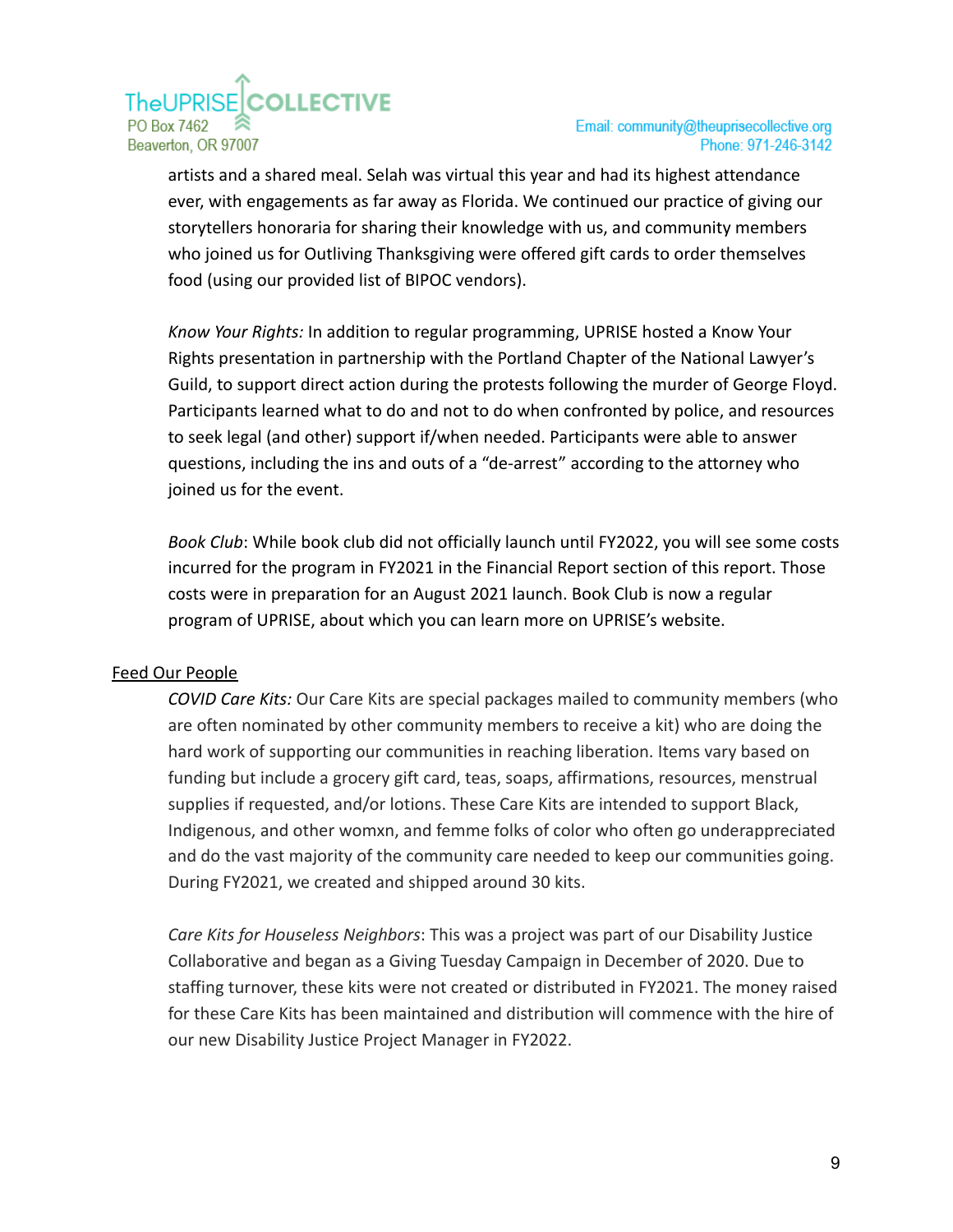

Email: community@theuprisecollective.org Phone: 971-246-3142

<span id="page-10-1"></span>*Meals for Organizers:* Feed Our People, among other things, provides meals for people doing the work on the ground. For example, we supplied 40+ sack meals for the youth at the Children's March in partnership with Don't Shoot PDX during the protests following George Floyd's murder. Due to COVID, this project has necessarily stalled, but UPRISE is always looking for groups to send a meal.

#### <span id="page-10-0"></span>Disability Justice Collaborative

UPRISE has launched a new program, the Disability Justice Collaborative, to support the PDX Disability Justice Collective in projects that include the First Annual As We Are Conference, which took place in December 2020, and Care Kits for Houseless Neighbors, an off-shoot of our Feed Our People Program.

*As We Are: Disability Justice and Community Care Conference*: This two-day event was presented in webinar form, included ASL and Spanish interpretation, and featured community members who shared their knowledge and stories in the areas of Disability Justice 101, DeafBlind Cultures, Trauma Informed Care, Anti-Black Roots of Mental Health Systems, Body Sovereignty, Safer Protest Strategies, and Community Healing.

#### <span id="page-10-2"></span>YouthRise

<span id="page-10-3"></span>Our youth programming, set to launch in early 2022.

*KidsRise:* Our first program under YouthRise will be KidsRise, a space for youth to engage in art and performance around the ideas of liberation and to share their experiences with challenging oppression. KidsRise will launch in October of 2021, with our first Art Showcase in April of 2022.

<span id="page-10-4"></span>*Claim the Sky:* A program set to launch in 2023, Claim the Sky will be a peer mentorship program for children whose caregivers are or have been incarcerated.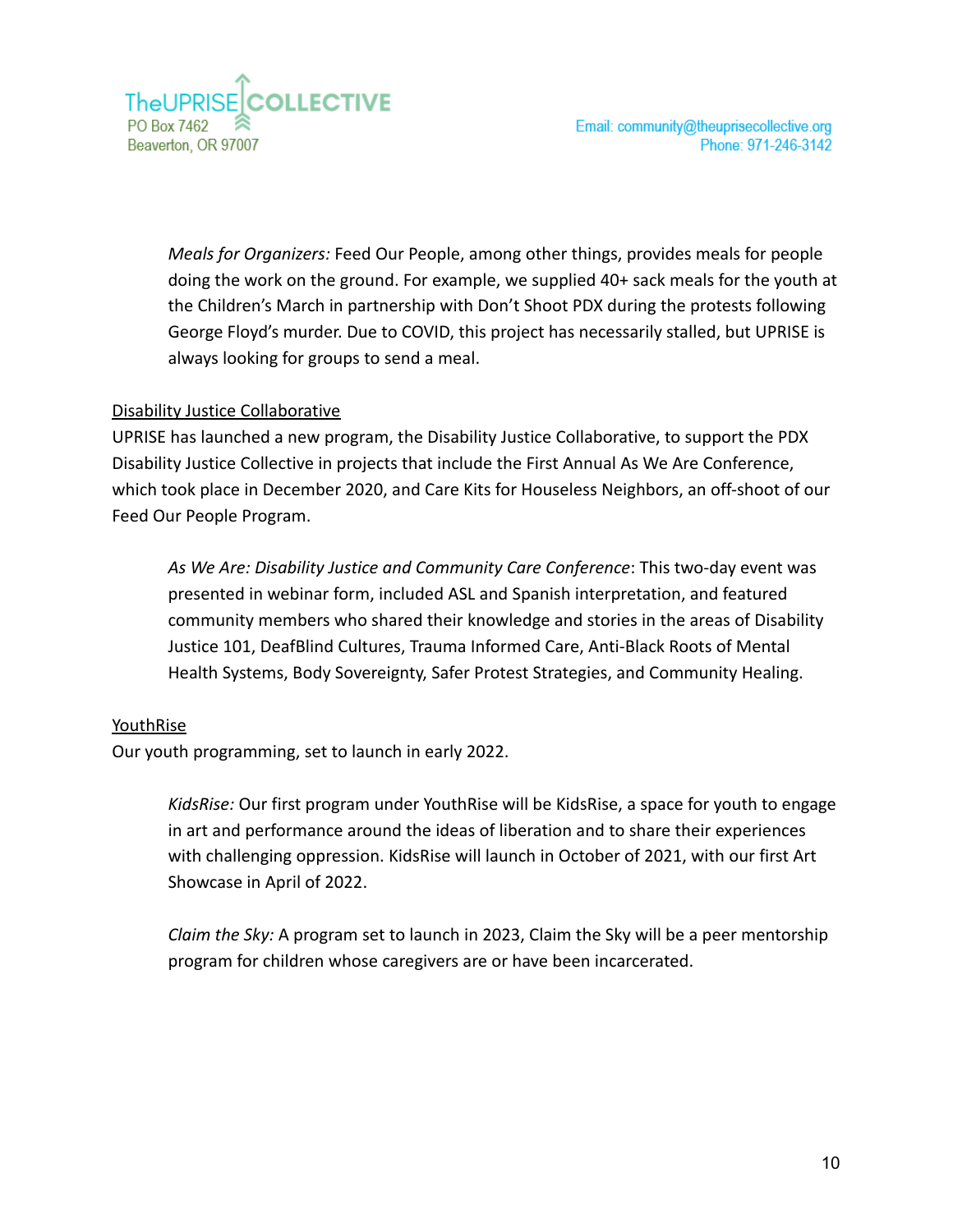**COLLECTIVE** TheUPRISEI PO Box 7462 Beaverton, OR 97007

## **FY2021 Staffing Report**

<span id="page-11-0"></span>Prior to FY2021, UPRISE was run entirely by volunteers and contractors. However, this year, we were able to hire our first employees. We currently have two Co-Directors, a Communications Specialist, a Project Manager for the Disability Justice Collaborative, and we are in the midst of hiring our Organizational Learning Program Manager.. Our Strategic Plan outlines our goals for expanding our staff, including adding an Administrative Coordinator, a Membership and Volunteer Coordinator, an Organizational Learning Program Director, and a "Feed Our People" Program Coordinator. Our Strategic Plan is also designed to support us to titrate FTE hours in order to move several positions from part-time to full-time and benefitted by FY2024.

In addition, UPRISE has been able to contract for additional support with bookkeeping as well as payroll so that our team can spend more of our time on the work that gives us the most energy: sharing stories of creation, resistance, healing, navigating systems, reimagining systems, and survivance across communities.

#### **FY2021 Membership Report**

#### <span id="page-11-1"></span>UPRISE Member

UPRISE membership has stayed steady at about 50 active members in FY2021. Our Strategic Plan includes a projected increase to 100 members by the end of FY2022.

#### Patreon

In order to better engage with our members, UPRISE adopted a Patreon platform. Members are able to access UPRISE content, learn about opportunities before they hit social media, and provide feedback on our programming content.

#### New Membership Tiers

While membership to UPRISE has always existed on a "pay as you can, or don't" honor system, we adopted the following tiers for members to select their member of financial engagement:

*Free Sh\*t: \$0/mo Sh\*t Starter: \$5/mo Sh\*t Disturber: \$10/mo Sh\*t Destroyer: \$15/mo*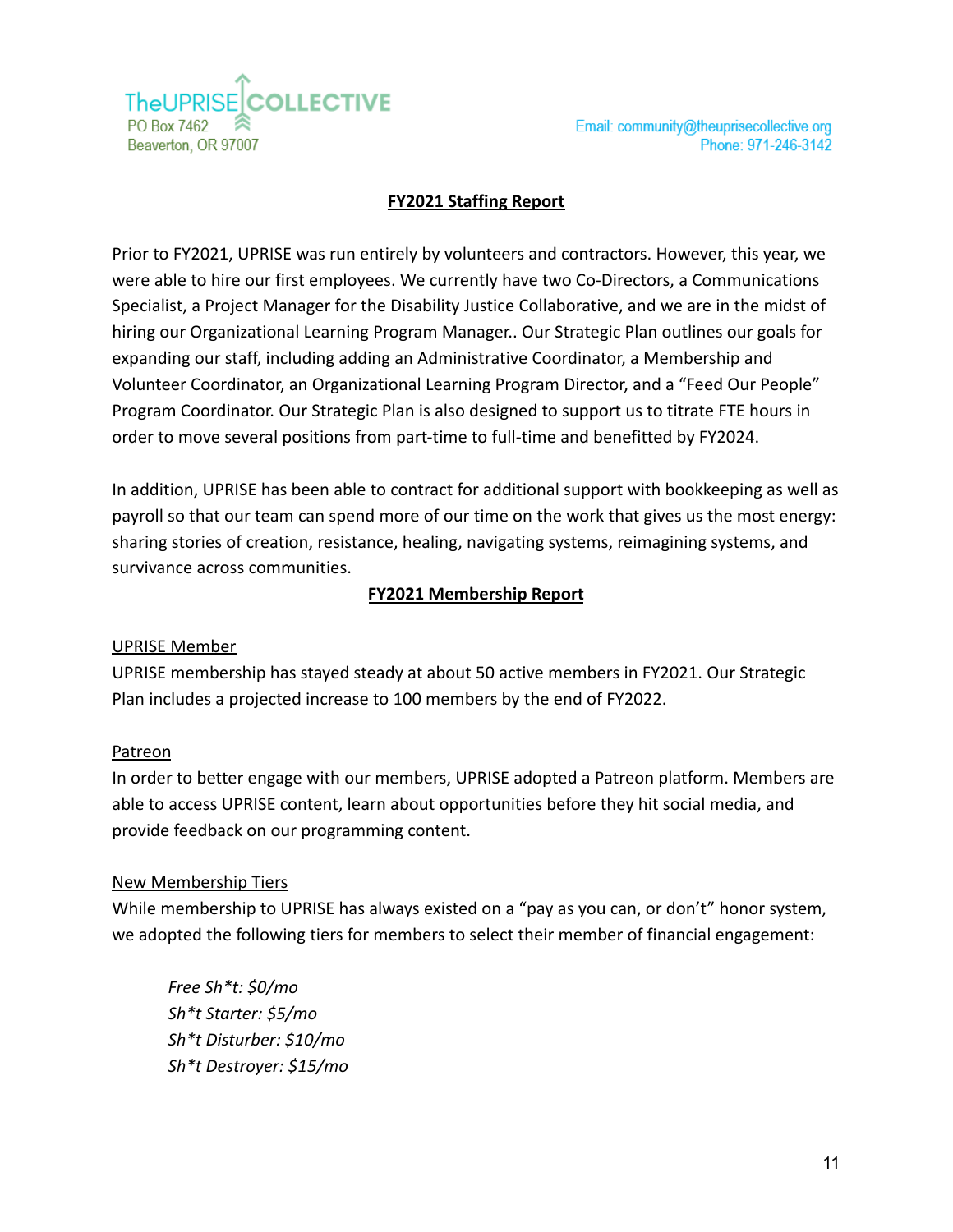

Email: community@theuprisecollective.org Phone: 971-246-3142

<span id="page-12-0"></span>As always, members are able to pay what they can to support UPRISE's work.

### **FY2021 Board Report**

UPRISE Board of Directors FY 2021

Staci Martin, EdD, Facilitator

Abdul Fofanah, MSW, Treasurer

Shaila Zamora, Story Keeper

\*\*Shaila Zamora stepped down from her role in March 2021. We wish her luck in her move to California.

Summer Brown, LMFT

Dustina Haase-Lanier, MSW

Dominique Price, MSW

Asa Wright, MFA

FY2021 Board Meetings August 26, 2020 November 18, 2020 February 24, 2021 Special Session: April 28, 2021 To Review UPRISE's Strategic Plan June 2, 2021

\*\*Board Meeting Minutes are a matter of public record and are available upon request.

#### **Actions**

Approved new tiered membership system Proposed the creation of Board committees Adopted UPRISE's FY2022-FY2024 Strategic Plan Adopted compensation rate for independent contractors Increased Board meetings for FY2022 to every other month, during the last Wednesday of the month. Ratified FY2021 Board Decisions in April 2021 following Member vote Approved updated equity statement

## Reported Conflicts of Interest during FY2021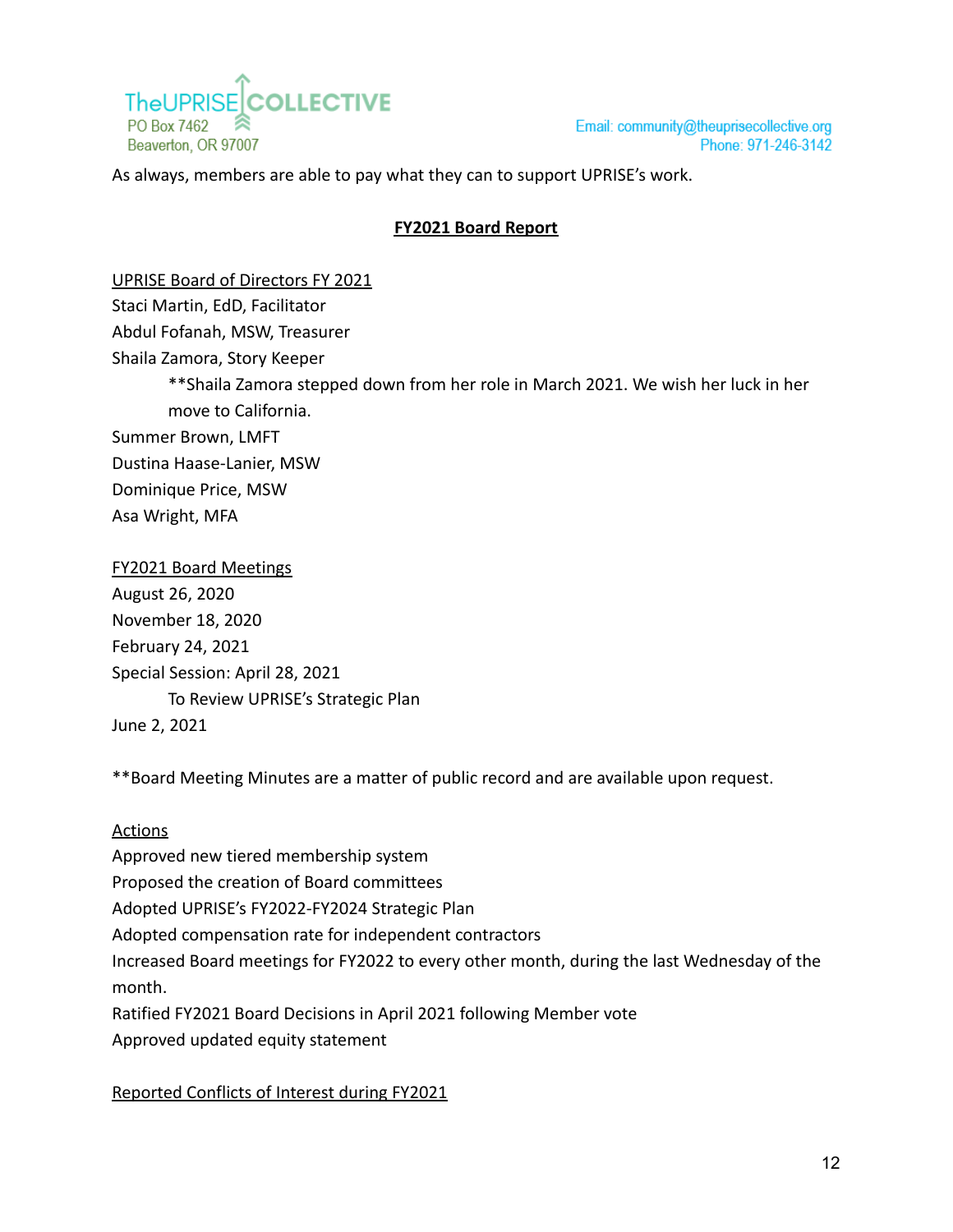

Email: community@theuprisecollective.org<br>Phone: 971-246-3142

<span id="page-13-0"></span>None

## **FY2021 Financial Report**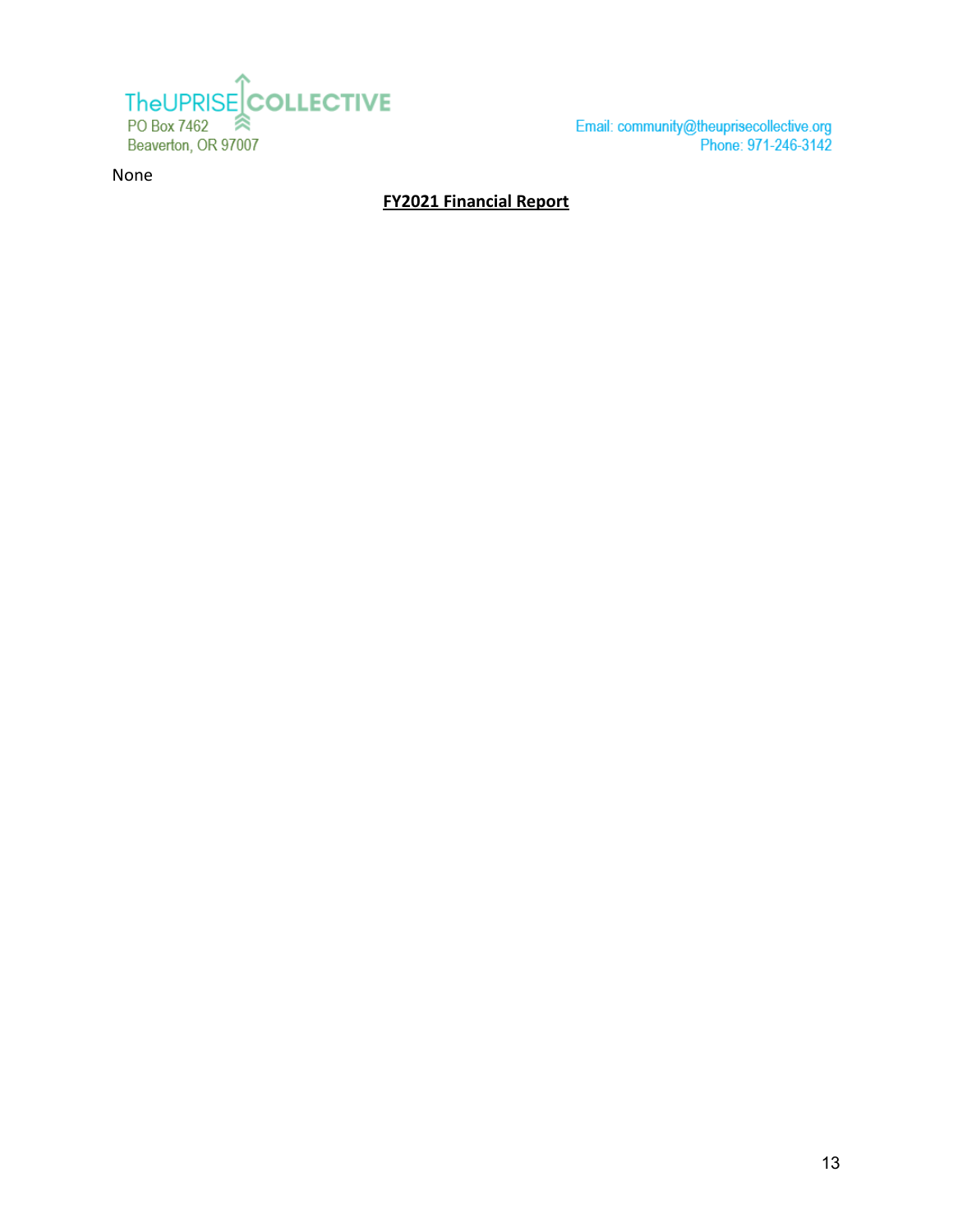## TheUPRISE COLLECTIVE PO Box 7462 ≋ Beaverton, OR 97007

Email: community@theuprisecollective.org<br>Phone: 971-246-3142

| <b>REVENUE</b>                      |                                              |                                          |              |
|-------------------------------------|----------------------------------------------|------------------------------------------|--------------|
|                                     | <b>Organizational Learning Contributions</b> |                                          | \$167,079.00 |
|                                     | <b>Donations</b>                             |                                          | \$15,284.43  |
|                                     | <b>Grants &amp; Major Gifts</b>              | <b>The Collins Foundation</b>            | \$33,950.00  |
|                                     |                                              | <b>MRG</b>                               | \$13,000.00  |
|                                     |                                              | <b>Women's Foundation</b>                | \$5,000.00   |
|                                     |                                              | The Starling Collective                  | \$4,000.00   |
|                                     |                                              | Lewis & Clark IRJ Program                | \$1,250.00   |
|                                     |                                              | Metro                                    | \$1,000.00   |
|                                     |                                              | <b>Northwest Health Foundation</b>       | \$1,500.00   |
| <b>Total Revenue</b>                |                                              |                                          | \$242,063.43 |
| <b>EXPENDITURES</b>                 |                                              |                                          |              |
|                                     | <b>Organizational Learning</b>               |                                          |              |
|                                     |                                              | <b>Materials</b>                         | \$96.86      |
|                                     |                                              | <b>Independent Contractors</b>           | \$37,253.50  |
|                                     | <b>General Operating</b>                     |                                          |              |
|                                     |                                              | <b>Independent Contractors</b>           | \$1,280.00   |
|                                     |                                              | <b>Legal &amp; Professional Services</b> | \$975.00     |
|                                     |                                              | <b>Office Supplies</b>                   | \$620.73     |
|                                     |                                              | Payroll                                  | \$70,739.07  |
|                                     |                                              | <b>Payroll Tax</b>                       | \$38,243.84  |
|                                     |                                              | <b>Payroll Service Fees</b>              | \$756.50     |
|                                     |                                              | Phone                                    | \$941.40     |
|                                     |                                              | Postage                                  | \$103.40     |
|                                     |                                              | <b>Rent/Utilities</b>                    | \$2,700.00   |
|                                     |                                              | <b>Software &amp; Subscriptions</b>      | \$1,580.89   |
|                                     | Reawakening & Reimagining                    |                                          |              |
|                                     |                                              | Nothing About Us Without Us              | \$2,502.52   |
|                                     |                                              | <b>Community Conversations</b>           | \$0.00       |
|                                     |                                              | <b>The Selah Series</b>                  | \$6,036.92   |
|                                     |                                              | <b>Know Your Rights</b>                  | \$530.00     |
|                                     |                                              | <b>Book Club</b>                         | \$440.02     |
|                                     | <b>Feed Our People</b>                       |                                          |              |
|                                     |                                              | <b>Covid Care Kits</b>                   | \$5,686.13   |
|                                     | <b>Disability Justice</b>                    |                                          |              |
|                                     |                                              | As We Are Conference                     | \$12,444.68  |
|                                     |                                              | <b>Care Kits for Houseless Neighbors</b> | \$1,366.00   |
| <b>Total Expenditures</b>           |                                              |                                          | \$184,297.46 |
| <b>NET OPERATING REVENUE FY2021</b> |                                              |                                          | \$57,765.97  |

# <span id="page-14-0"></span>**Strategic Plan: FY2022-2024**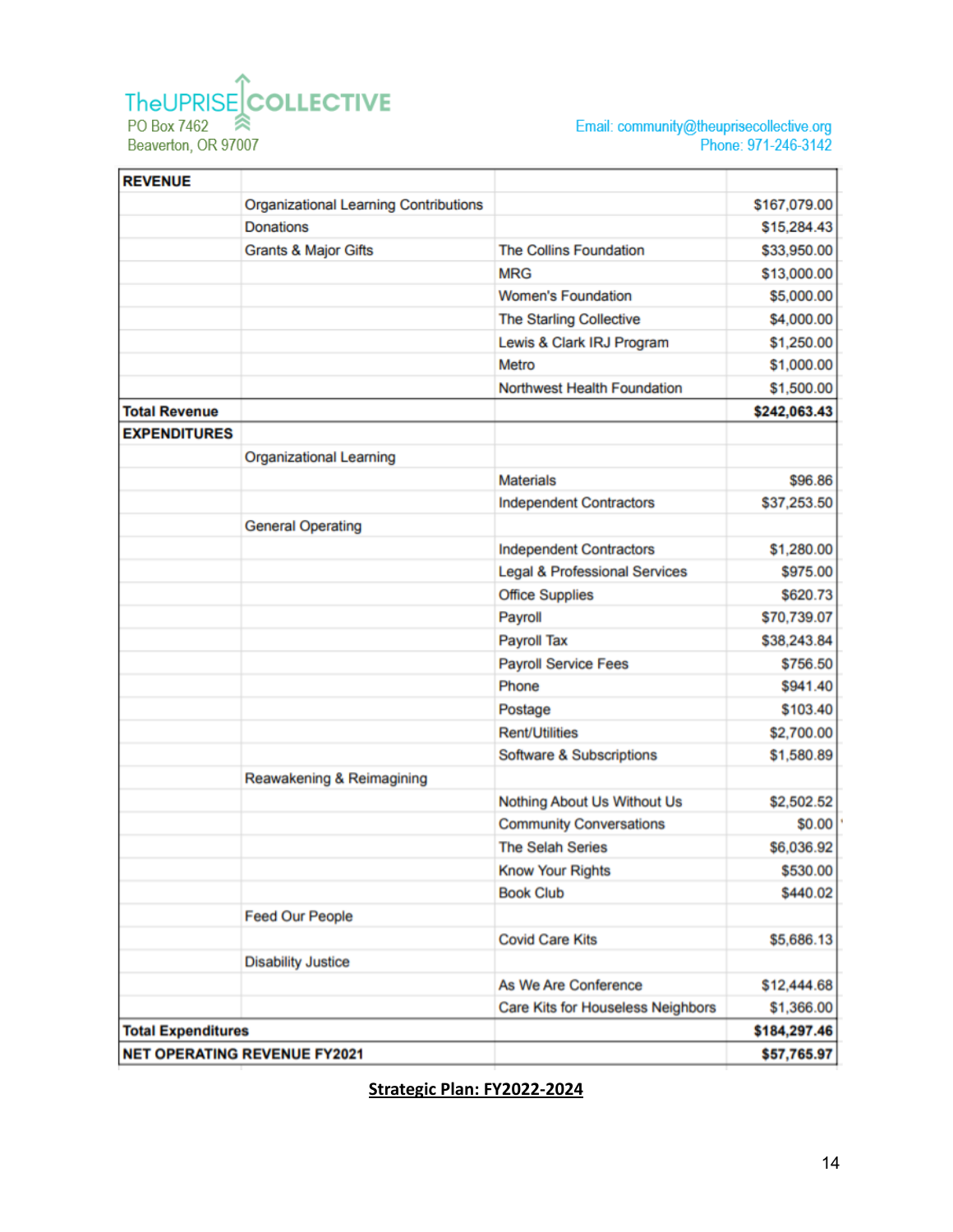Our principal goals for our FY2022-2024 Strategic Plan (attached) include:

**Fiscal:** Develop, grow, and diversify UPRISE's funding sources. While previously run by contractors and volunteers, UPRISE hired its first part-time employees in FY2021. Our goal is to develop a sustainable financial model using a blend of fee-for-service dollars, grant funding, membership dues, and donations to support the need for expanded staff and programming, as well as the ultimate goal of having full time, benefitted positions and the office space and technology to accommodate a larger team and a fuller programming year.

**Staffing:** Develop new, paid positions to support UPRISE's mission and expanding capacity. While UPRISE employs two Co-Directors, a Social Media Specialist, and a Program Manager for Disability Justice PDX, all part-time, our Strategic Plan includes a titrated expansion of FTE hours for existing staff as well as the inclusion of new positions to support the capacity of our team. We would like to, in the next three years, add an Administrative Coordinator, a Membership and Volunteer Coordinator, and Organizational Learning Program Director, and a "Feed Our People" Program Coordinator.

**Programming:** Grow and enhance current programming to continually center community voice. Develop new programming to expand UPRISE's learning community, including children's programming KidsRise and Claim the Sky. KidsRise will launch in FY2022, and will be an extension of our Selah Series. The program will include an Art Showcase by PreK-12 youth to tell the story of how they envision liberation and how they advocate for themselves and each other in the spaces they occupy. Claim the Sky will be a peer mentorship program for youth whose parents have been through the prison system. Both programs will center BIPOC and QT/BIPOC community.

**Membership:** Grow UPRISE's membership base, and create new opportunities for members to engage with the organization. Our goal is to double membership in FY2022, and to then increase members by 25 in FY2023 and 2024.

<span id="page-15-0"></span>Our full Strategic Plan can be accessed [here](http://www.theuprisecollective.org/our-organization.html).

## **Thank You**